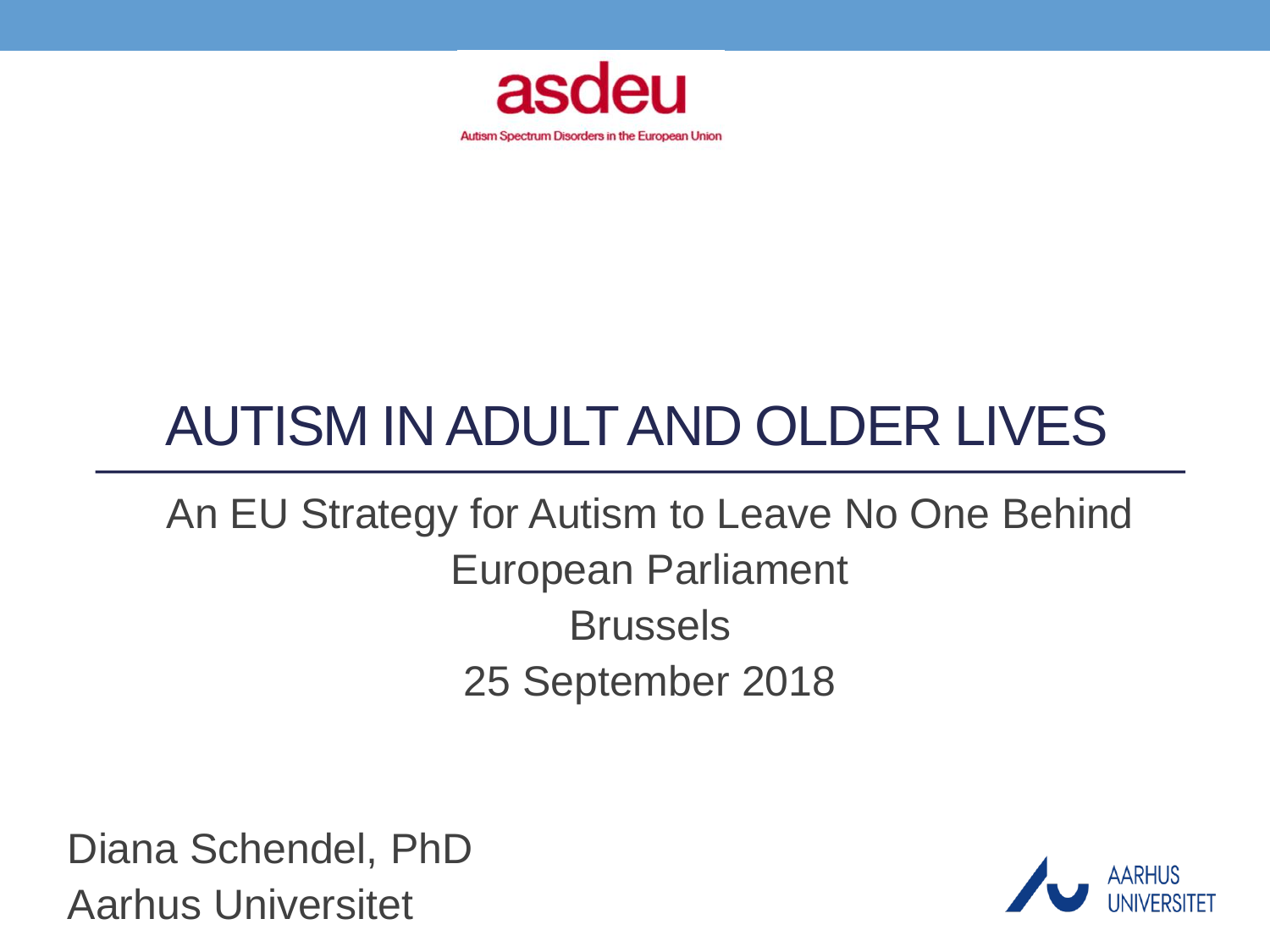



### Work Package 3 Goal: Create a framework to improve care for autistic adults and elders

- **Information Search: services organization**
- **On-line survey: local services provision**

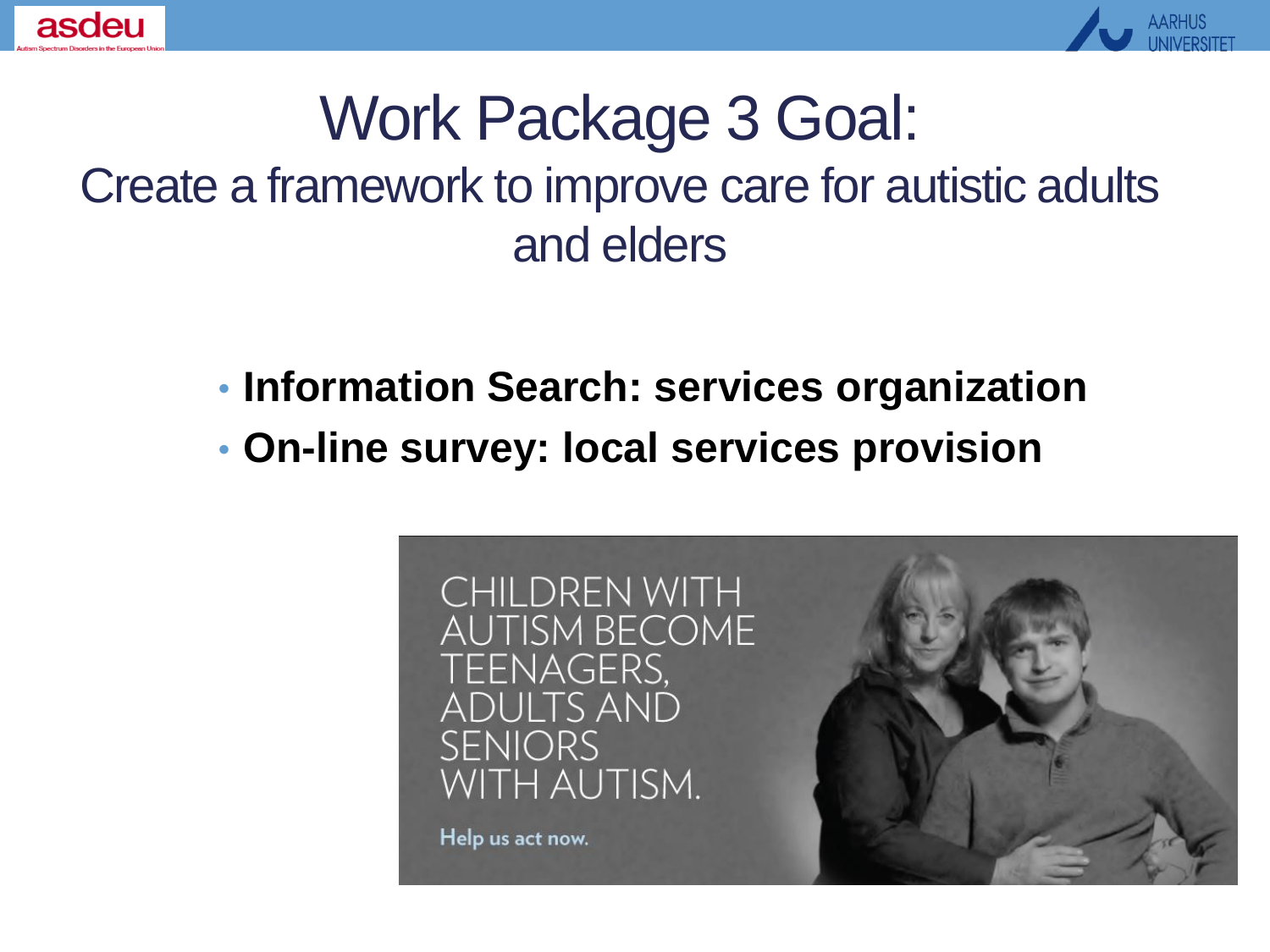



# Main Result: Information Search

**Key feature** of services organization for adults on the autism spectrum in the EU **private versus public sector balance** 



Private organizations:

- core knowledge base
- often main providers of services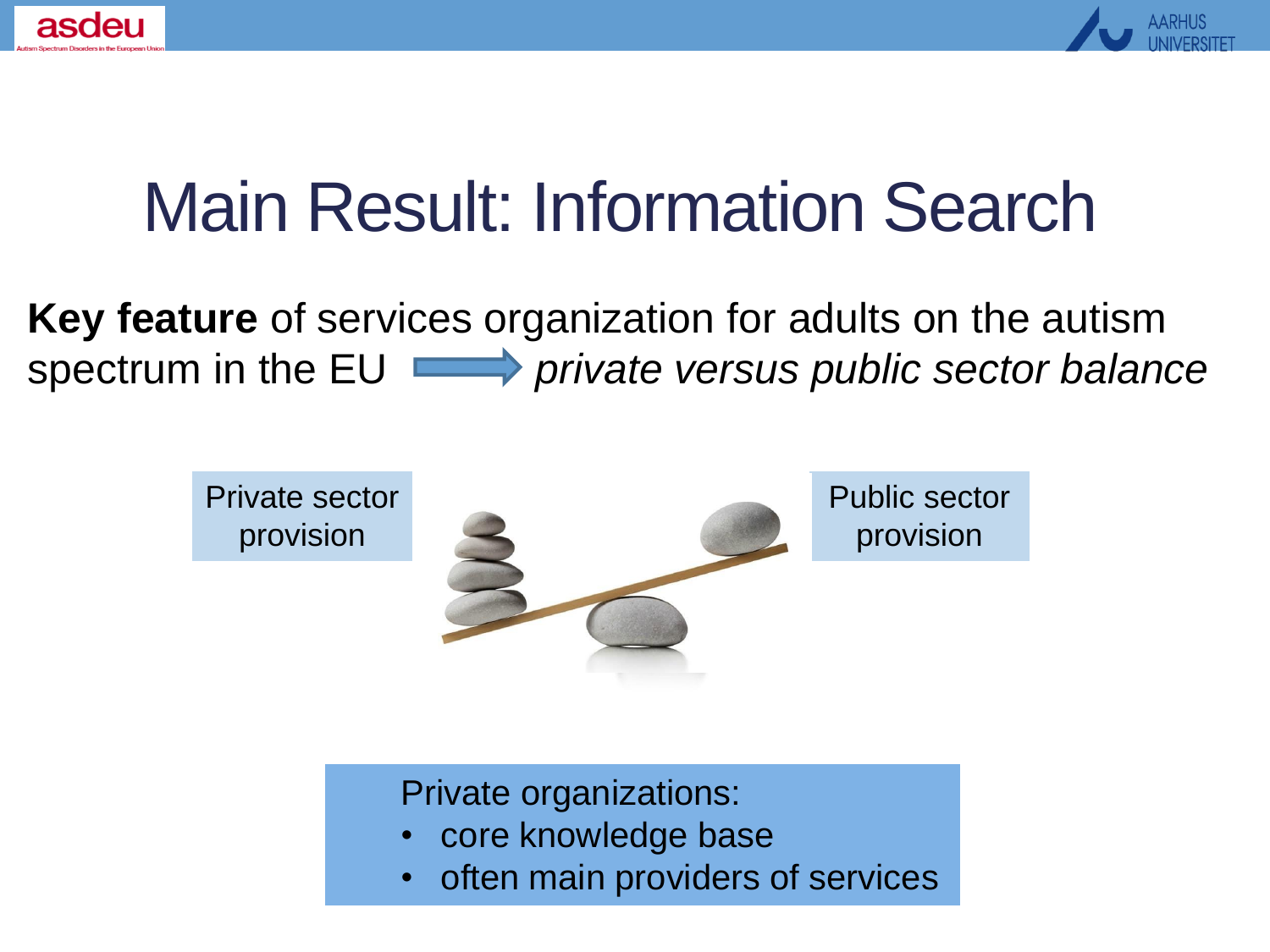



## On-line survey

Goal: Better understand local services provision

**How closely does the experience of services users and providers 'fit' published recommendations?**

#### **3 target groups**

- professional in adult services
- adult with ASD
- family/caregiver of autistic adult
- **11 languages**

**Completely anonymous**

$$
(\mathsf{N}=2009)\\(\mathsf{N}=751)\\(\mathsf{N}=667)\\(\mathsf{N}=591)
$$

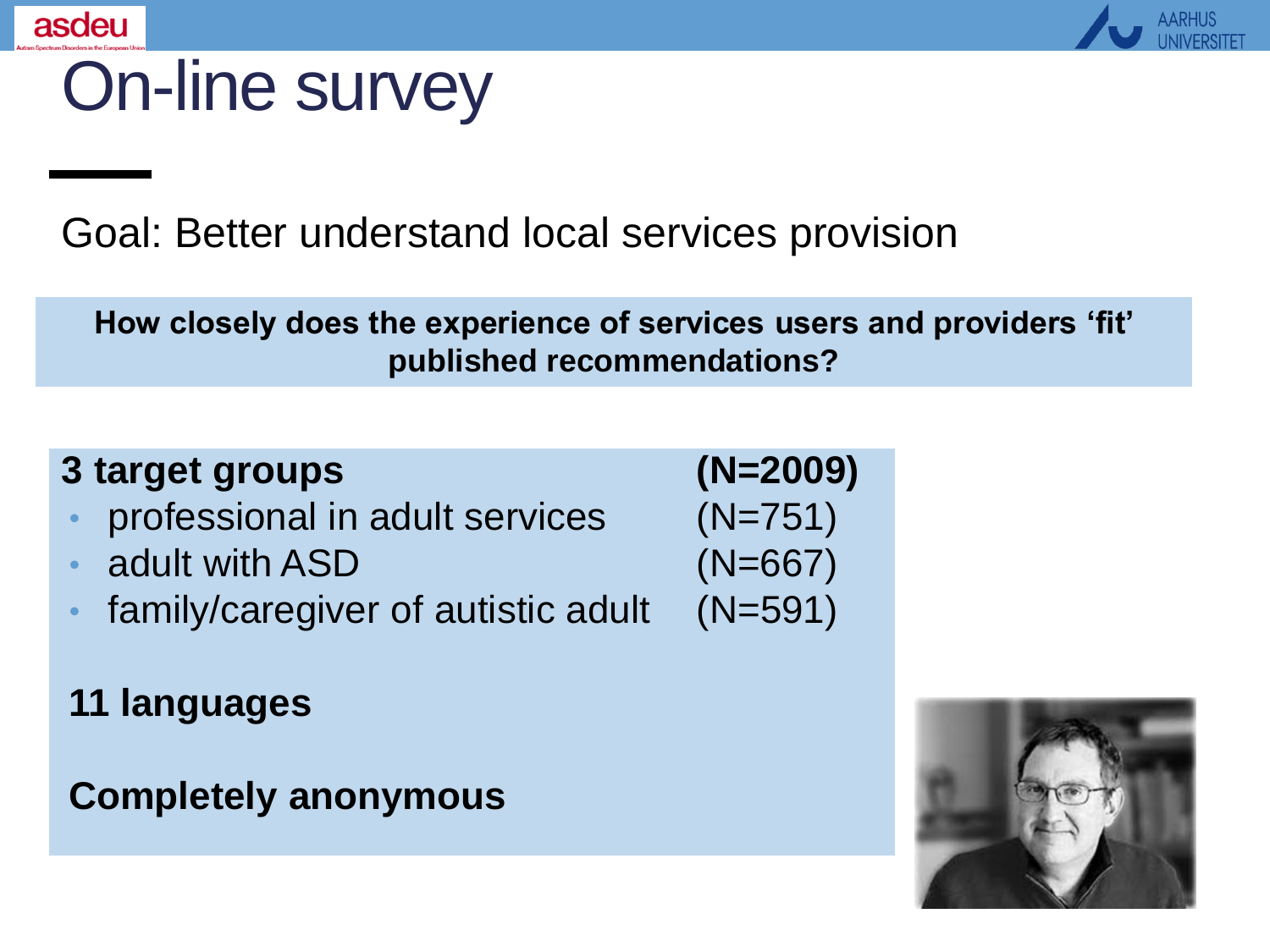# Main Results: On-line Survey

Alignment between recommendations and actual experience:

- evolving positively in some service areas, but not all
- much room for improvement

Alignment is especially poor in:

- Services staff training in autism
- Basic customer service practices
- Post-diagnostic support
- Adolescent-to-adult services transition

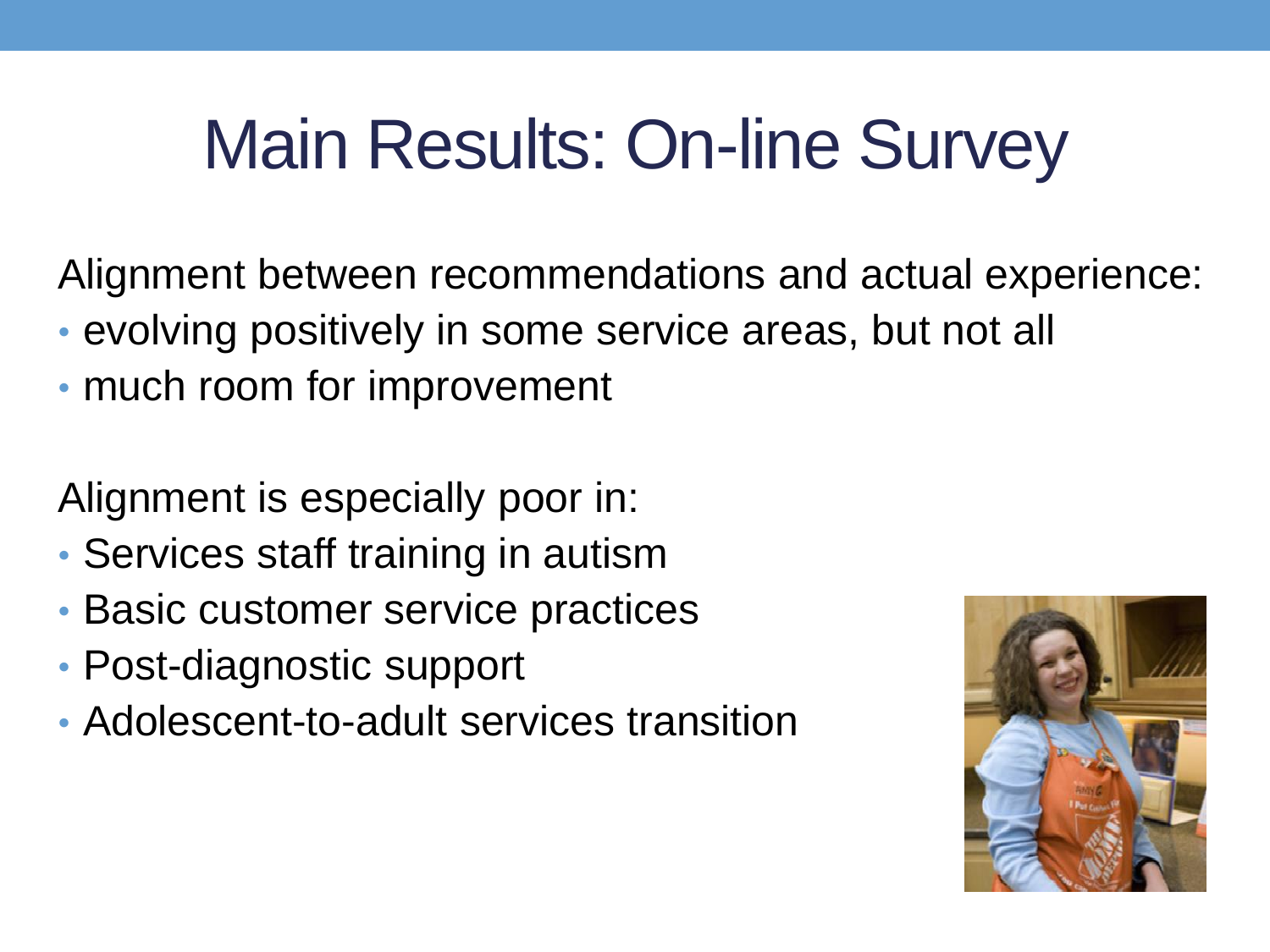# Main Results: On-line Survey

Services areas that appear to be doing best (although room for improvement):

- residential services
- diagnostic services for autistic adults

Services areas that appear to be doing less well:

- adolescent-to-adult services transition
- healthcare
	- e.g., health care professionals' understanding of risks for poor health conditions and behaviors in autistic adults is uneven